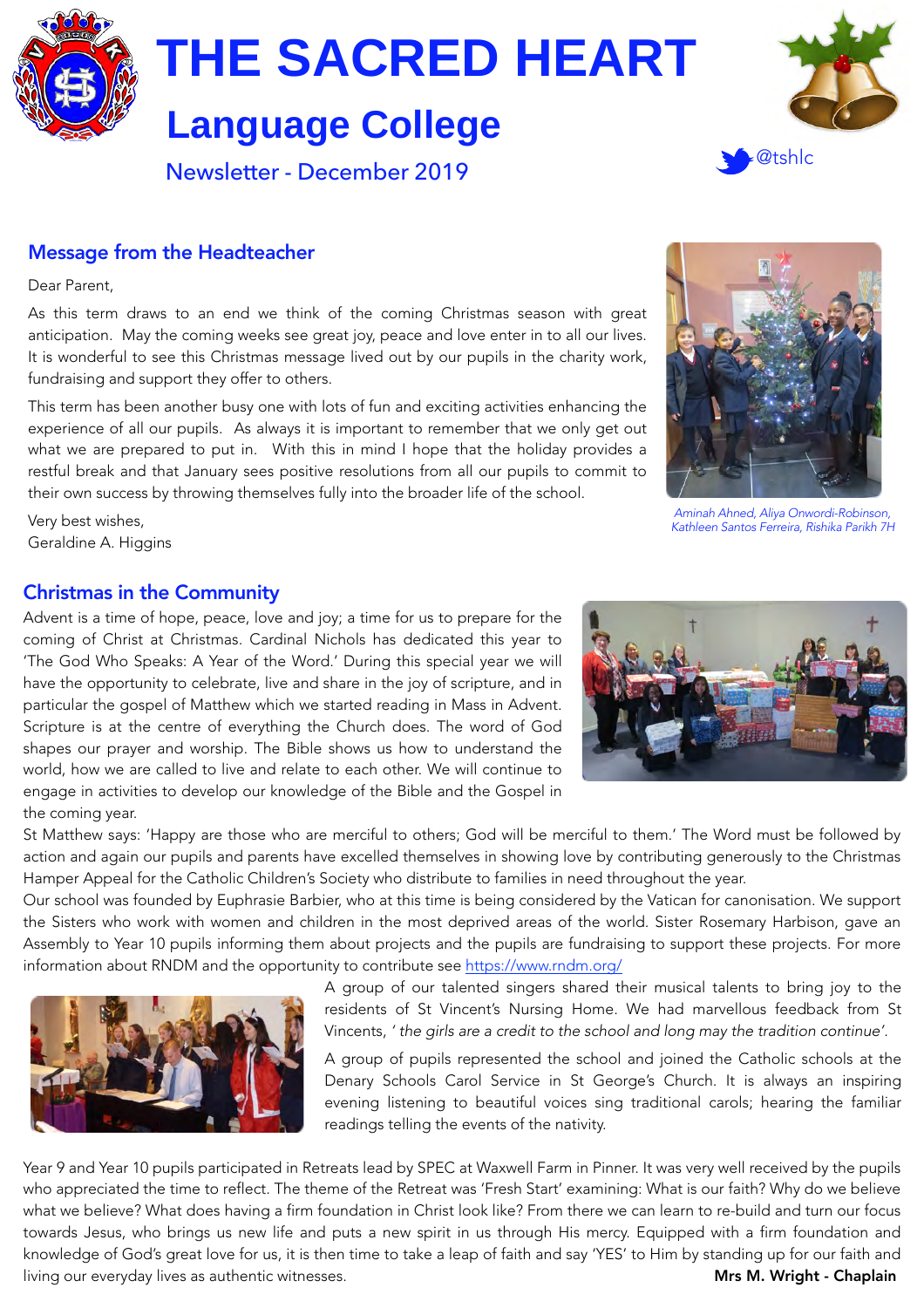# Reading Challenge

During their induction day in July Year 7 students were set a 'Summer Reading Challenge' and each student was given a 'Recommended Summer Reads' list. They were challenged to read one of the books from the list and to fill out a Book Report form over the summer holidays. Many students took up the challenge and handed their book reports in at the beginning of the autumn term. The standard of reports was exceptionally high. The students were praised for their participation at an assembly and certificates and prizes were awarded to the two or three overall winners from each





#### Book Buzz

Bookbuzz is a reading programme from BookTrust that aims to help schools inspire a love of reading in 11 to 13-year-olds. The Sacred Heart give their students the opportunity to choose their own book to take home for free and keep from a [list of 15 titles](https://www.booktrust.org.uk/what-we-do/programmes-and-campaigns/bookbuzz/students/bookbuzz-books/). They are all carefully selected by a panel of experts to ensure quality, suitability and to encourage reading for pleasure. Mrs Pickering - Information Resources Officer

# Black History Month

Wednesday 6th November we held an Afro-Caribbean taster opportunity. It was the perfect way to end a month of celebration of Black History Month 2019. Students and teachers alike brought in tasty foods and snacks from their country of origin. We had food from Zimbabwe, Kenya, Jamaica, Ghana and Nigeria. It was an opportunity to share our culture over food and music. The queue was buzzing with girls from all year groups and the whole school community

supported us 100%. We raised £180 in one lunchtime and all proceeds will be



going to the Sickle Cell Society who do great work in the UK. It was a great day enjoyed by all and a special thank you to all staff and students who gave up their lunchtime to serve the school community along with a heartfelt thank you to everyone who cooked and brought in food.

A Black History Month Show and Tell session was well attended and gave many students the chance to talk about an aspect of their culture that is dear to them.. A selection of books celebrating BHM were available for students to borrow from the Study Centre. These activities are just another example of our school's

motto, 'Confident in God's love for us; we commit ourselves to His service.

#### Visit to St John's College, University of Oxford

*A group of Year 10s were very fortunate to visit St John's College which is part of the University of Oxford on the 6<sup>th</sup> November. After being greeted with some refreshments, we were surprised with a quick quiz about general facts about the university. We then* listened to a presentation which introduced their unique collegiate system, the various *courses available and the living accommodation at the university. Two undergraduates did a Q&A session which was particularly good as one of them had been a pupil at our school* 

*and then at St Dominic's Sixth Form College. We took part in a critical thinking seminar where we shared our views about different topics. As expected, the lunch was delightful with various items on the menu to please the pickiest eater. We toured St John's College and learnt more about Oxford's rich history, followed by a short visit to the Pitt Rivers Museum, where millions of artefacts*  from all over the world and from all periods of human existence were displayed. This was a fantastic opportunity to enrich our *knowledge and interests and many thanks to the staff who planned the visit and who came along with us.* 

 *Aldabra Stifiuc Andronic 10E*

# Performance of "Une Primera Cita"

*On Tuesday 12th November all Year 9 and 10 students who are currently learning Spanish were given the opportunity to watch a Spanish play "Primera Cita" as part of our GCSE course. I was looking forward to watching the play since I love Spanish. The fact that I had to listen to a whole play in Spanish helped me understand new words and phrases more easily and I was able to listen out for new vocabulary, which was very beneficial for my listening and speaking skills. There were lots of moments in the play when everyone was laughing as the actors were very funny. I also really enjoyed the fact that we had the chance at the end to ask lots of questions.* 





#### Visit to 'Growing Stars' Nursery

*We were selected to visit a local nursery where we taught the pre-school children some farm animals in french. Surprisingly they were better than we expected and were able to show us their animal toys*  and name them in french. From this experience we learnt that repetition is a significant factor in *learning a language. We were grateful to have had this opportunity and would love to go back again. Mina Ebrhimgeel, Alana Ng Kwet Shing, Harini Sivarajan, Divina Tamba, Annabelle Gill 9A*



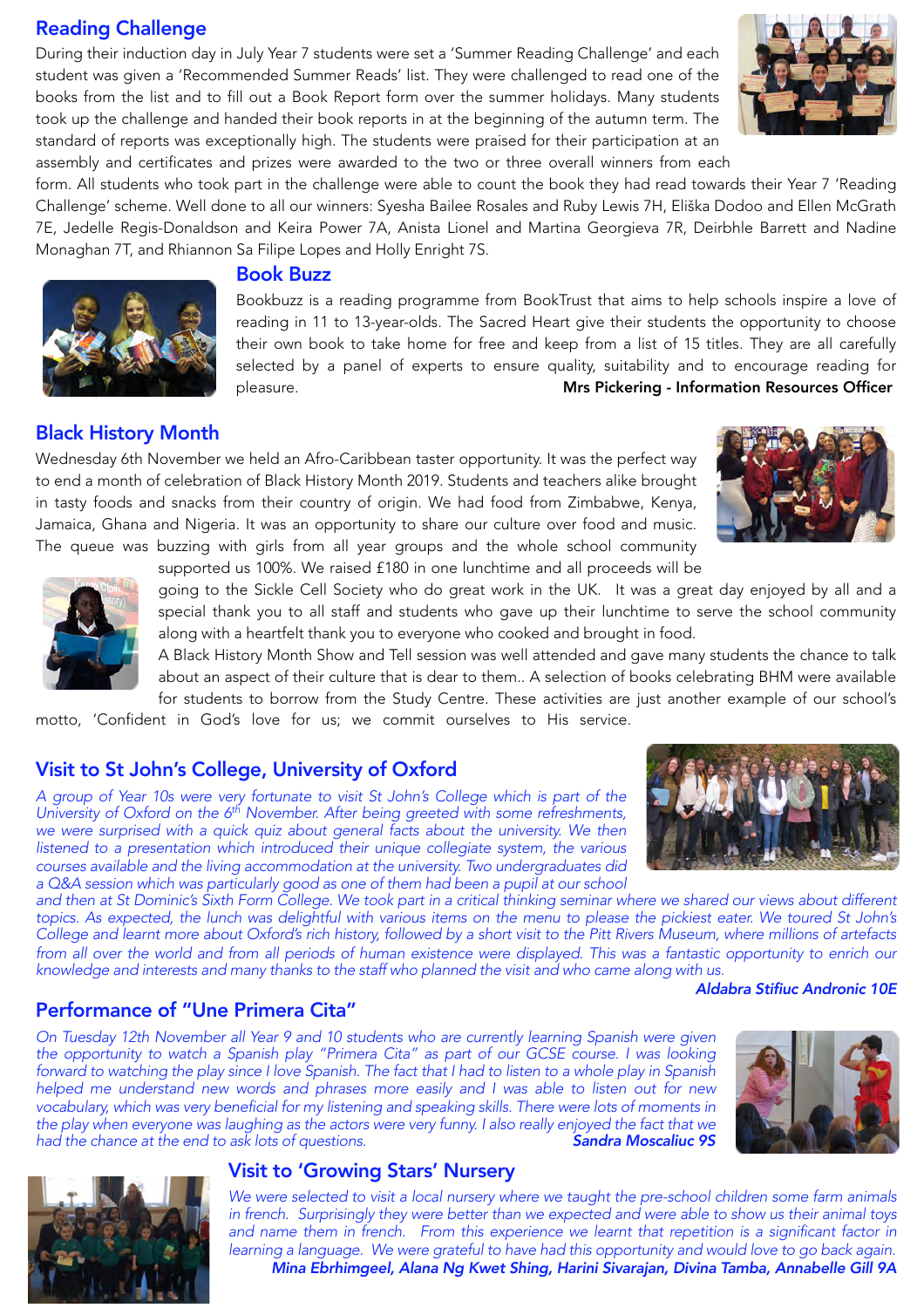#### Election 2019

Over the past few weeks the students at our school have been learning about the current political situation in the UK in the build up to the General Election. They have been analysing the policies of the different political parties, the pros and cons of Brexit, the impact of politics on our lives and political bias in the

media. Four pupils in Year 10, Keira Fernandes, Roisin Quirke, Rachel Fernandes and Aldabra Stifiuc Andronic volunteered to represent the Conservative, Green, Labour and Liberal Democrat parties giving speeches to all year groups and answering questions from pupils. On 12<sup>th</sup> December, all our students took part in our own election to mirror what was happening in the country and the results were as follows: Labour Party 52.9%, Liberal Democrat Party 22.2%, Green Party 13.6%, Conservative Party 11.3% therefore, the winner was the Labour Party. Musical Mrs Williams - Assistant Headteacher

#### **Careers**

On Thursday 21st November past pupil Savannah Botombia returned to deliver an inspiring assembly to our year 7s. She spoke about the importance of following your passions and believing in yourself.

*During the assembly I felt a rush of inspiration, I never felt so sure that I could succeed. Coming from The Sacred Heart herself, I felt as if I was in her shoes. Savannah taught us a very important lesson none of us will forget. Eliska Dodoo 7E*

# Skills London 2019

On 15th November a group of Year 10 and 11 students made their way to ExCel London to attend 'Skills London 2019'. This is the UK's biggest jobs and careers event for 15-24 year olds. It was a great opportunity for our pupils to find inspiration from a wide range of organisations from various sectors. Miss Moran - Director of Studies Year 10

*On Friday 22nd November, a number of year 10's had the opportunity to have a talk from Dr Dimple about antibiotic resistance. She spoke to us about the importance of only taking antibiotics when totally necessary and prescribed by a GP due to the risks of antibiotic resistance to society. Some students were involved in a fun practical involving UV light to demonstrate the importance of*  washing your hands properly. We were given an insight into the medical field as a career with the useful Q and A at the end of her<br>presentation. We would all like to thank Dr Dimple for giving her time to talk to us. **Aoif** *presentation. We would all like to thank Dr Dimple for giving her time to talk to us.* 

#### Lung Model Making Lesson

*During Science Year 8s made a model of the lungs using: balloons, a water bottle, clay and a straw. First, we cut a bottle in*  two keeping the top half and getting rid of the bottom half. Then, we cut the head of a balloon and stretched it over the *bottom part of the bottle. This represented the diaphragm. After, we took another balloon and inserted a straw through it and pushed it through the balloon. This represented the lungs. We then put clay around the straw. This helped us understand that our diaphragm pushes downwards while we breathe in and when we breathe out our diaphragm pushes*  upwards. It also helped us understand that when we breathe in our lungs expand and when we breathe out our lung *capacity decreases. Freya Coutinho and Andrina Romesh 8S* 

#### Coding Club

Coding Club at TSHLC has gone from strength to strength and all enjoyed the challenge of creating an App. Students produced an app about 'London' and the best were actually added to their smartphone and could be viewed on a tablet too. It is our intention to unlock creativity through app building. By immersing users in "techcreativity" and by providing an extensive toolset that encourages self-expression and discovery. The aim is to build confidence in learners through graduated and progressive exposure to increasingly challenging activities. Coding club takes place after school in N25 on Tuesdays. Mr T. Lee - Computing

#### The Sacred Heart - Community Quiz Evening IX 'Slightly More Traditional*…'*

The school hosted the Ninth Community Quiz Evening on Friday 15<sup>th</sup> November. This quiz went back to basics offering challenging questions to intelligent people. The winning team of The New Rins have now won the trophy for a third time, a feat never managed

before! The Alumni Cup is being completely dominated by one team who have won the cup every single time. Past pupils need to club together to overthrow the reign of 'We're That Table!' - an irresistible force is needed to overthrow the immovable object! We had nine teams competing but it would be great to see more parents and staff at our 10<sup>th</sup> 'Anniversary' Quiz in March. (I'm thinking of something special to entice more people)! Our quiz fund-raising total now exceeds £8,000 where the proceeds are going directly back into the development of the school. An additional thank you goes to all those who donated prizes for the raffle and for those who continuously support the school with their regular attendance and contributions at these nights, it is much appreciated. **Mr R Dann - Assistant Headteacher**